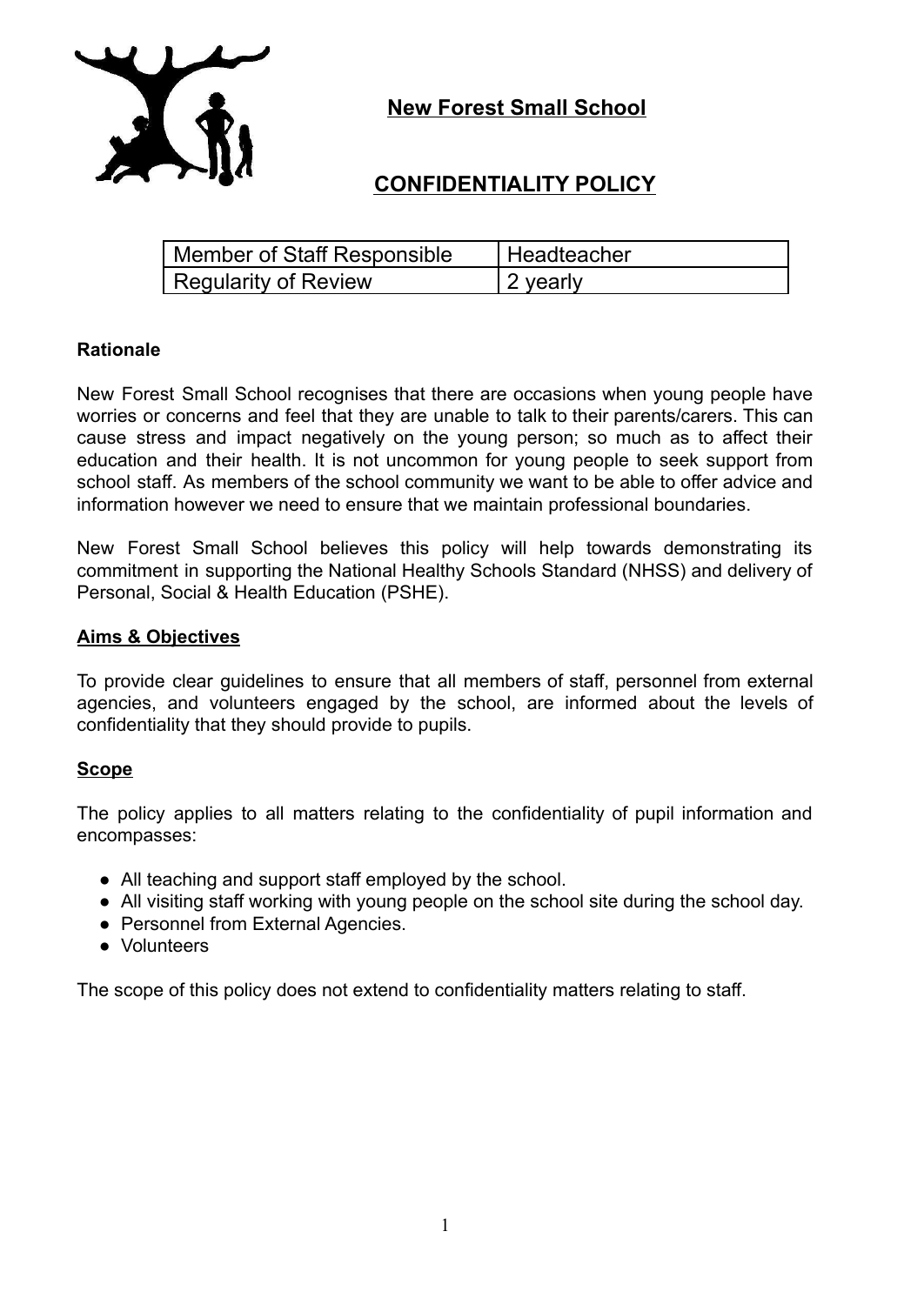# **Procedures**

# **Teaching/Support Staff/Visiting Staff/Volunteers**

- When supporting young people there is a need to be aware that you are not able to offer unconditional confidentiality when a pupil first begins to talk about something where confidentiality may become an issue.
- Pupils should be informed immediately that if there is a potential child protection /safeguarding issue where the pupil, or others, are likely to be at risk of harm you are under a duty to inform the School's Designated Safeguarding Lead (DSL) – please refer to school's Safeguarding and Child protection Policy.
- It is good practice to encourage pupils to talk to parents/carers about the issue that may be troubling them, unless they may be placing themselves at risk.
- **●** There are a number of specialist confidential services that can be signposted to the young person in addition to the schools' visiting counsellor.

All personnel from external agencies are expected to comply with their own organisations' and profession's code of conduct on all matters relating to confidentiality when working with New Forest Small School pupils**.**

## **Counselling for Students**

- A counselling service is available to the students for a confidential discussion. The school counsellor or representative from an external agency cannot offer confidentiality over Child Protection/Safeguarding issues. The school recognises the value that counselling sessions offer pupils. There is no requirement for a counsellor to inform the school about illegal activities unless there is a child protection/safeguarding issue or other significant risk. Referrals can be made individually by students or by members of staff.
- Parents are made aware, when appropriate, of external agencies that offer support and guidance to students and parents.

# **Peer Mentoring and Support; including adult mentors**

- There is much value in providing pupils with an opportunity to talk with fellow pupils and the school believes that some older pupils have the appropriate maturity to carry out this role. Students receive advice on mentoring techniques and understand their responsibilities.
- Students understand that they are not allowed to promise to keep secrets; however conversations between mentor and mentee will be kept confidential except in the following circumstances:

The mentor must tell the DSL or a teacher if a student discloses either any form of abuse or anything else that would make them worry about a mentee's safety, or the safety of another student.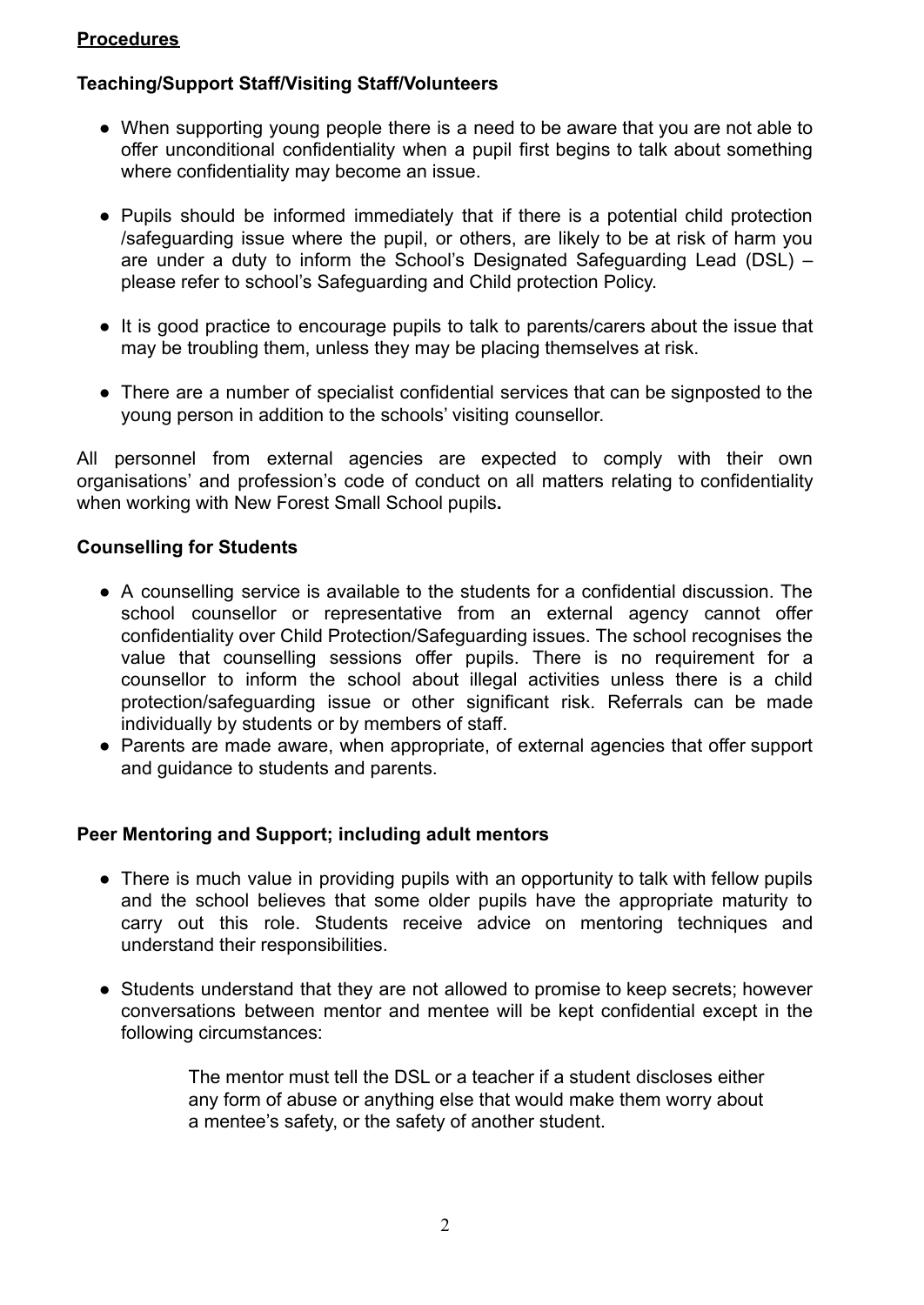If a mentee is about to disclose information of this nature, the mentor must tell the mentee that they will need to take them to a member of staff.

• If a mentor has a concern about the content of a mentoring meeting, they are encouraged to discuss it with the DSL.

## **Parents/Carers and Families**

- As a school we believe that communication between school and parents plays an important role in providing high quality pastoral support for young people.
- We will respect the wishes of the family to keep information confidential, however if it is necessary to share the information we will discuss this with parents/carers first unless a pupil is considered to be at immediate risk and/or there is an overriding child protection/safeguarding concern.

## **Linked Policies**

• This policy is to be read and practised in conjunction with the following school policies:

> Anti-bullying Safeguarding and Child Protection Health and Safety Drugs Sex and Relationship Education

#### **Dissemination**

This policy will be widely publicised and appropriate training will be provided. The policy will appear in:

- the school website
- links to other school policies(above)
- staff training
- Induction of new staff (Teaching & Support), and volunteers
- Guidelines for personnel from external agencies